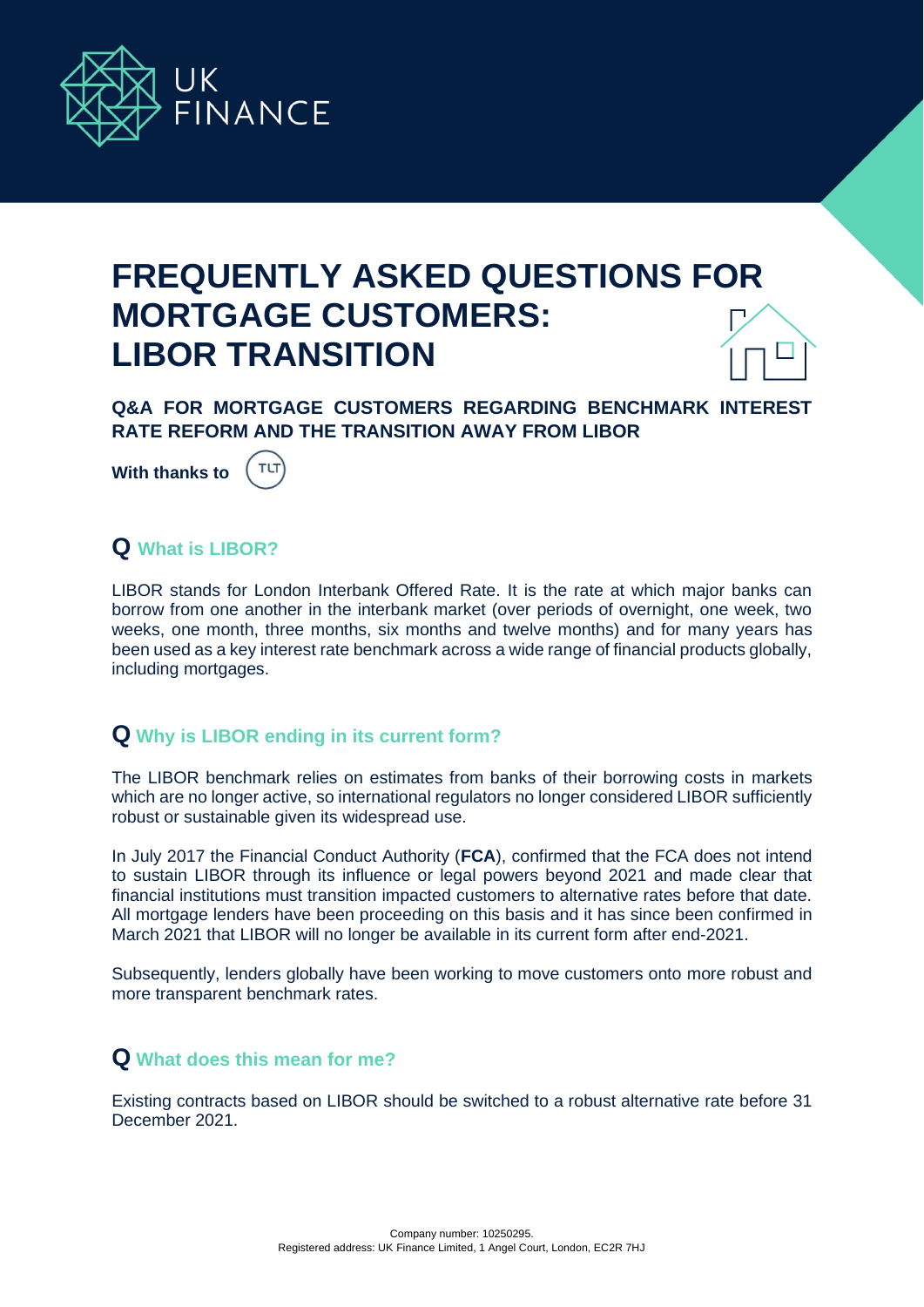Therefore, if you have a mortgage where the interest rate is calculated by reference to LIBOR, changes may have to be made to your mortgage documentation to provide for an alternative reference rate against which interest on your loan can be calculated.

Information for borrowers on mortgage interest rates and LIBOR can be found on the [FCA](https://www.fca.org.uk/consumers/mortgage-interest-rates-libor)  [website.](https://www.fca.org.uk/consumers/mortgage-interest-rates-libor)

#### **Q When will my mortgage(s) transition to an alternative interest rate?**

The FCA has recently confirmed that, notwithstanding the on-going Covid-19 pandemic, sterling LIBOR will discontinue in its current form at the end of December 2021.

All mortgage lenders are working to meet the FCA's expectations.

If your mortgage is linked to LIBOR, you do not need to do anything before your lender reaches out to let you know how this impacts you. Your mortgage lender will be in touch well in advance of the December 2021 deadline with details on how the transition process will progress for you.

#### **Q Will my mortgage documentation need to change?**

Unless your mortgage will be fully repaid by the end of December 2021, mortgage documentation which currently references LIBOR will may need to be amended. All mortgage lenders are working to make this process as seamless as possible.

#### **Q Am I going to pay the same amount?**

The FCA has made it clear that LIBOR transition should not be used to move customers with LIBOR linked mortgages to replacement rates that are expected to be higher than what LIBOR would have been, or otherwise introduce inferior terms.

The FCA also does not expect mortgage lenders to be worse off as a result of the transition away from LIBOR. So, because the way each reference rate (such as LIBOR or Bank of England Base Rate) is calculated, the replacement rate your mortgage will transition to may include a credit adjustment spread.

A credit adjustment spread is a small adjustment to account for the difference in calculation between LIBOR and the replacement rate. An FCA [video](https://vimeo.com/459024634/63d8a3b197) and [supporting document](https://www.bankofengland.co.uk/-/media/boe/files/markets/benchmarks/rfr/what-is-credit-adjustment-spread-supporting-slides.pdf?la=en&hash=902E3D63832AE0692DBCA6F1129F38968EBD7F43) from September 2020 sets out why the difference between LIBOR and replacement rates creates the need for a credit adjustment spread for existing contracts. .

Like LIBOR, the alternative interest rate that is applied to your mortgage may be a variable rate, so may increase or decrease in the future.

Your mortgage lender will be in touch well in advance of the December 2021 to tell you more about the replacement rate that will apply to your mortgage and how this is calculated.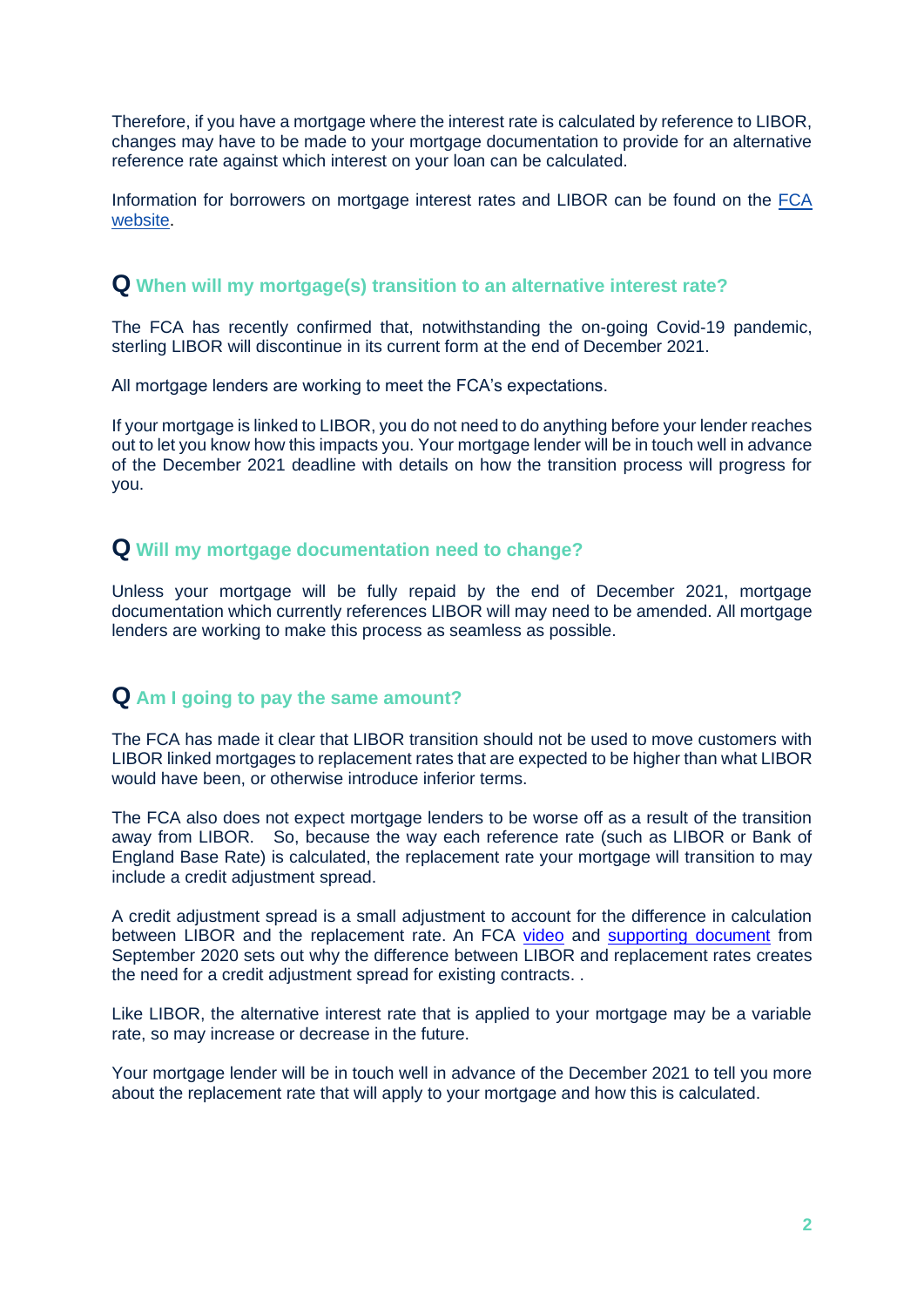## **Q To avoid transitioning, can I repay my mortgage early without penalty?**

This will depend on the terms of the mortgage you have. Please speak to your mortgage lender.

## **Q What is the potential impact on me?**

This is a significant change and mortgage lenders are working hard to minimise its impact on customers as far as possible.

In line with the national roadmap for transition, supported by the FCA and Bank of England, LIBOR should not be used in any new mortgage contracts going forward.

If you already have a mortgage that will not be fully repaid before the end of 2021 and the interest rate on your mortgage is set by reference to LIBOR, your mortgage lender will be looking to make changes to this ahead of the end of 2021 to provide for an alternative interest rate.

#### **Q What happens if my mortgage can't be moved onto an alternative rate?**

Some contracts genuinely have no realistic ability to be amended to reference an alternative replacement rate before the discontinuation of LIBOR at the end of this year. The FCA is currently developing a time limited solution for these, but of which use will be limited to those contracts for which the FCA permit use.

The exact solution, and which contracts can use it, will not be confirmed until more information is provided by the FCA.